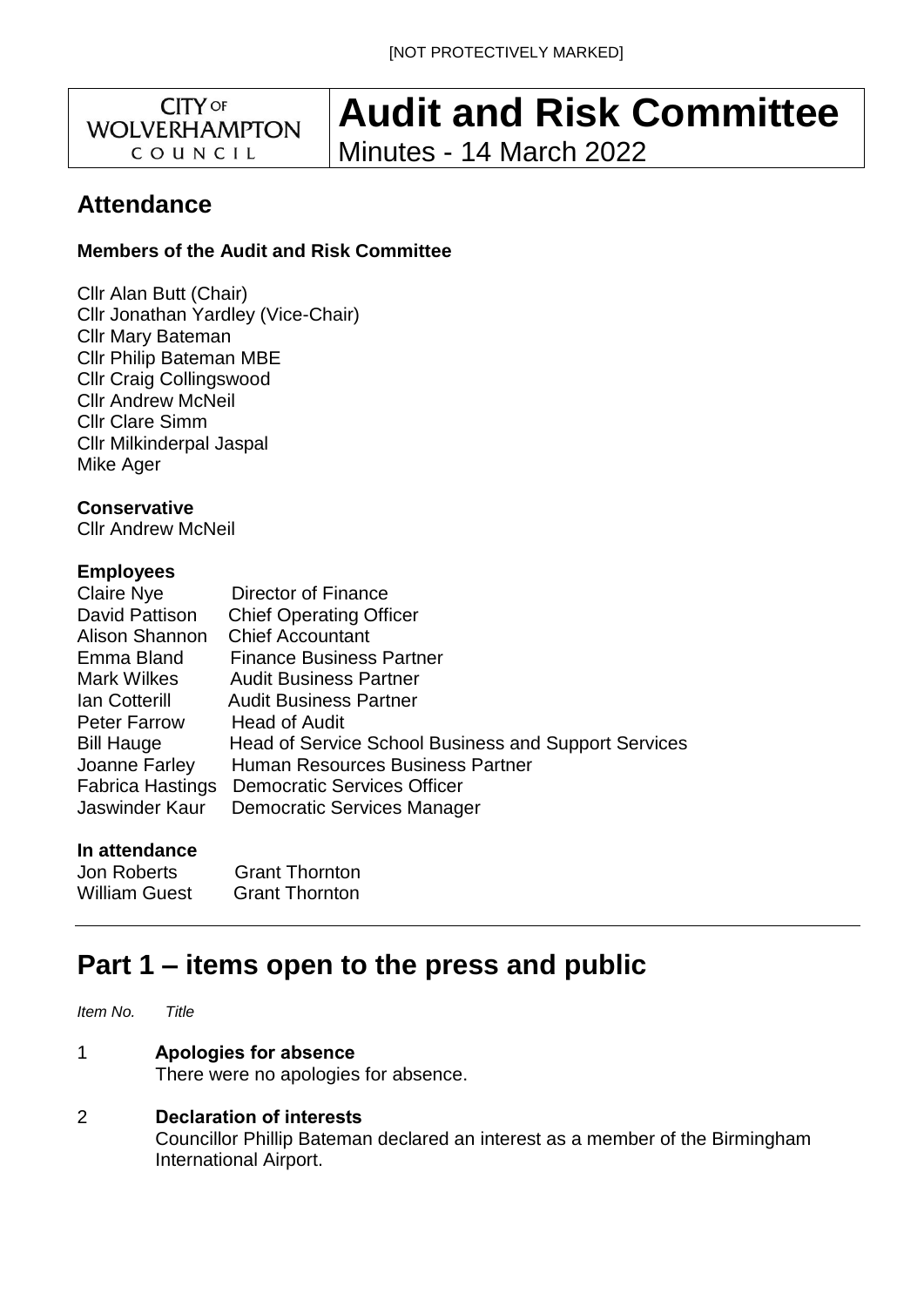#### 3 **Minutes of previous meeting**

That the minutes of the previous meeting held on 6 December 2021 be approved as a correct record.

#### 4 **Matters arising**

Councillor Jonathan Yardley requested an update on the Civic Halls restoration. David Pattison, Chief Operating Officer, advised that he would defer an update until the end of the meeting, due to confidentiality.

The Chair advised the Committee of the change to the order of the agenda. Item 10 was presented in place of item 5.

#### 5 **Strategic Risk Register**

Peter Farrow, Head of Audit, presented the Strategic Risk Register update. He advised the Committee that the register is updated on an ongoing basis, in line with the Councils corporate risk management framework. 18 risks were identified in total, that included 15 amber risks and 3 red risks.

The red risks included;

Social Care Providers – Adults;

Rising Unemployment;

Medium-Term Financial Strategy.

The Committee were advised that the risks would continue to be monitored moving forward.

In response to a question raised regarding the war in Ukraine affecting the risk register. David Pattison, Chief Operating Officer, advised that the Ukraine war had created uncertainty in markets, therefore the Council would provide a future report to the Committee detailing the assurance of the risks associated.

Mike Ager, Independent Member, suggested that a more detailed report on a specific risk area could be 'called-in' at any time and be bought to the Committee.

The Chief Operating Officer advised that updates regarding flood risks, tree inspection health and safety would be added to Councillor's weekly updates.

The Head of Audit advised that he would circulate the Climate change risk: A good practice guide for Audit and Risk Assurance Committees to members.

Resolved:

1. That the latest summary of the Council's Strategic Risk Register, as at Appendix A be noted.

#### 6 **Grant Thornton Progress Report**

Jon Roberts, Grant Thornton, presented the Grant Thornton Progress Report that outlined the planned scope and timing of the audit of the Council. He introduced the Committee the new Audit Manager, Will Guest, who would be replacing Nicola Coombe.

As part of their risk assessment procedures, Grant Thornton had asked a series of questions in relation to fraud, law and regulations, related parties, going concern, accounting estimates, as well as general enquiries of management. Management responses to these questions were included in the report.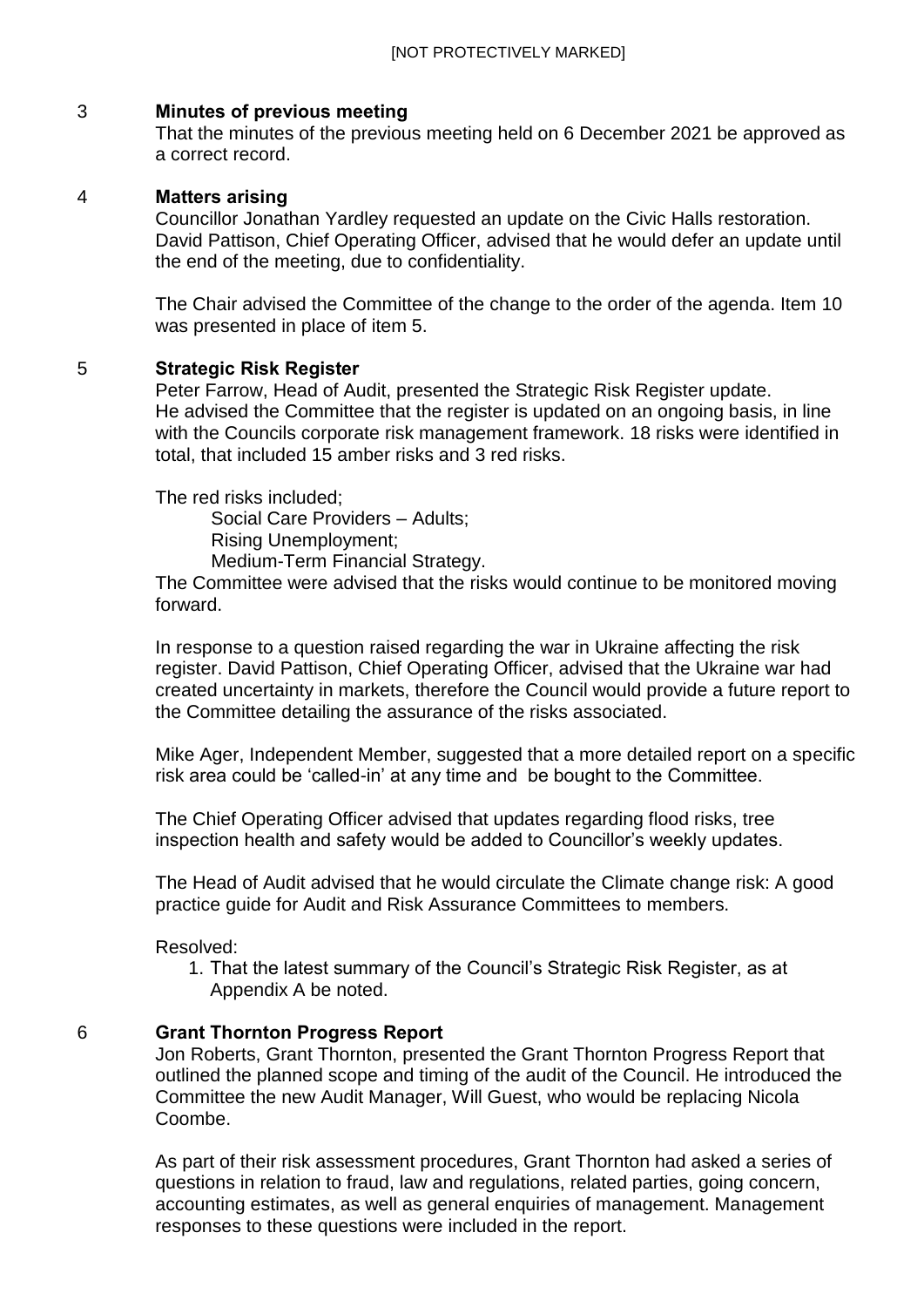The Committee were advised that their separate audit of the Housing Benefit Assurance Process, Teachers Pension Return and Pooling of Housing Capital Receipts, had been completed successfully with no audit concerns.

#### Resolved:

1. That the Grant Thornton Progress Report be noted.

#### 7 **Grant Thornton Annual Audit Report**

Jon Roberts, Grant Thornton, presented the Grant Thornton Annual Audit Report. He explained that this, and the auditor's findings report (following the accounts audit) were the two key reports they produced each year.

This report covered their audit of the council's Value for Money arrangements, under the headings of financial sustainability, governance, and arrangements for improving economy, efficiency, and effectiveness.

Previously, audit were required to give a pass or fail result, but the National Audit Office now required auditors to assess the Value for Money arrangements and come up with, where relevant, recommendations.

There were three levels of recommendations: Statutory Recommendations (most significant), Key Recommendations and Improvement Recommendations.

Grant Thornton had made five Improvement Recommendations. Jon Roberts explained they had made them because, they had identified that in accordance with best practice, the council could make the changes and improve its arrangements as a result of those changes, but as an auditor they were not concerned with those areas. Management responses were provided in the report, for these.

The report ended with a section on COVID. It was not a specific requirement of the code of audit practice for them to consider COVID, but they felt it was important to incorporate into their Value for Money work to reflect on how the council had responded through its arrangements during these unparalleled times. They noted that officers and members responded very positively in very difficult and challenging circumstances.

Resolved:

1. That the Grant Thornton Annual Audit Report be noted.

#### 8 **Audit and Risk Committee Terms of Reference Annual Review**

Peter Farrow, Head of Audit, presented the Audit and Risk Committee Terms of Reference Annual Review.

He advised that there were no changes since the last report and assured the Committee that this was a reflection of the work conducted by the Council.

In response to a suggestion raised by Councillor Andrew McNeil, regarding the requirement where further oversight may take place. David Pattison, Chief Operating Officer, advised that separate reports from other assurance providers would be bought to future meetings where appropriate.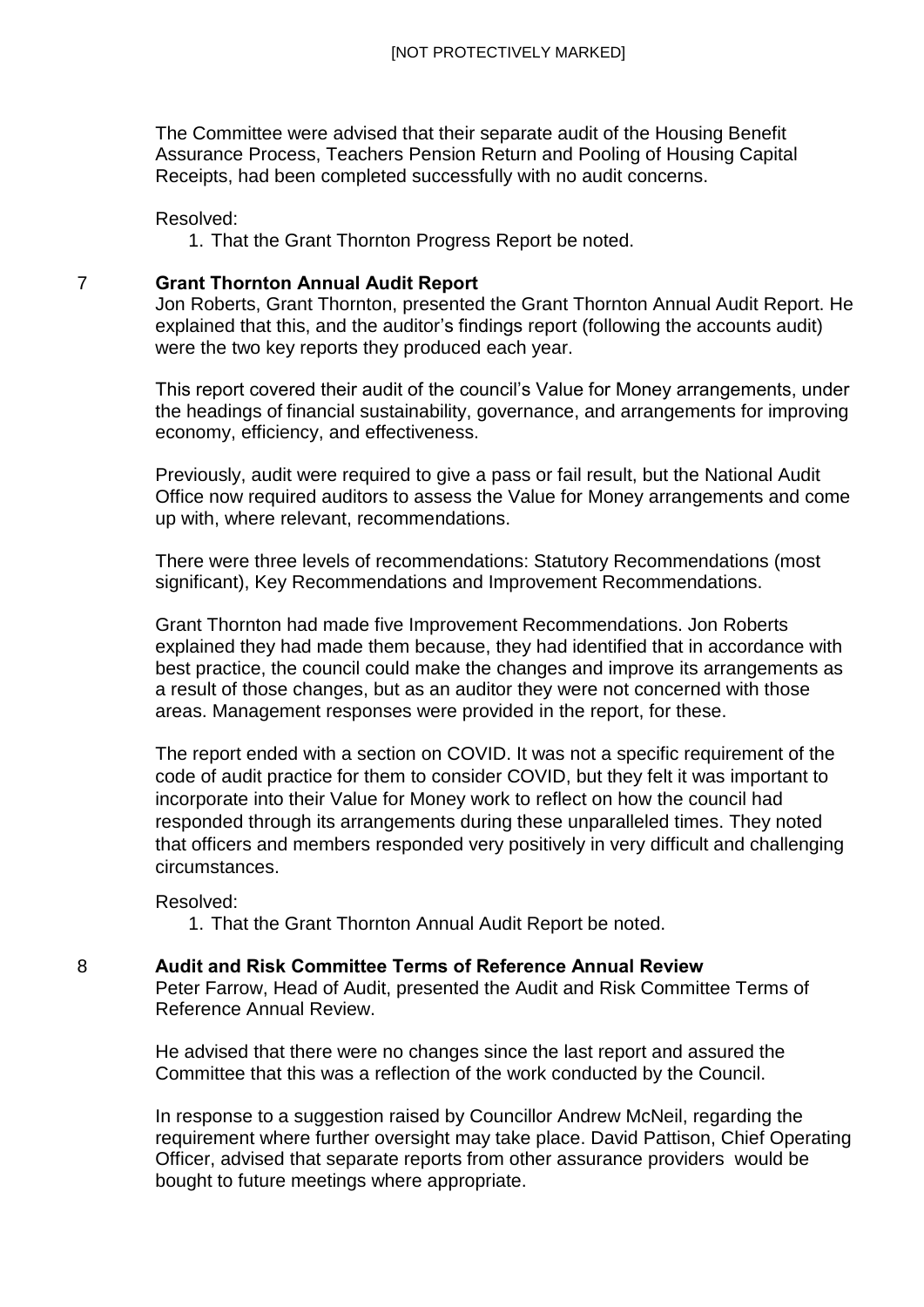Resolved:

1. That the terms of reference for the Committee in line with recognised best practice be approved.

#### 9 **Internal Audit Plan 2022-2023**

Peter Farrow, Head of Audit, presented the Internal Audit Plan 2022-2023 Report. He explained the audit planning process that had been followed, and that the focus of internal audit reviews was based on an assessment of assurance need.

In response to a question raised by Councillor Craig Collingswood, regarding Covid-19 impacting on audit. The Head of Audit explained that while there had been an impact in 2020-2021 with members of the audit team helping out in other areas across the Council impacted during the pandemic, the delivery of the audit services was now back on track.

In response to a question raised by Councillor Milkinder Jaspal, regarding ICT controls and sensitive information. The Head of Audit advised that the Council continued to have a strong ICT framework. The Committee were advised that that the outcome of a cyber security review would be reported to a future Committee meeting.

Resolved:

1. That the risk based internal audit plan for 2022-2023 be approved.

#### 10 **Internal Audit Progress Report**

Peter Farrow, Head of Audit, presented the Internal Audit Progress Report that provided the Committee with a summary of the internal audit reviews completed to date, and the levels of assurance assigned to each such review. A narrative was also provided regarding any key issues identified.

The Committee were advised that the Lawnswood Campus Pupil Referral Unit, had identified management/ documenting issues, such as incomplete declarations of interest made. The Committee were assured that improvement actions are being put in place as a response.

Jo Farley, Human Resources Business Partner, advised the Committee on the progress made with regards to the professional conversations process, resulting in an improvement in employee uptake. The Council had incorporated equalities recommendations to report templates following recommendations, to strengthen the Council's equalities process.

In response to a question raised regarding the financial risks associated from the findings from the previous Internal Audit Report on the Professional Conversation process. The Head of Audit and the Human Resources Business Partner, advised that significant improvements had been made as the process became more embedded.

#### Resolved:

1. That the contents of the latest internal audit update as at the end of quarter three be noted.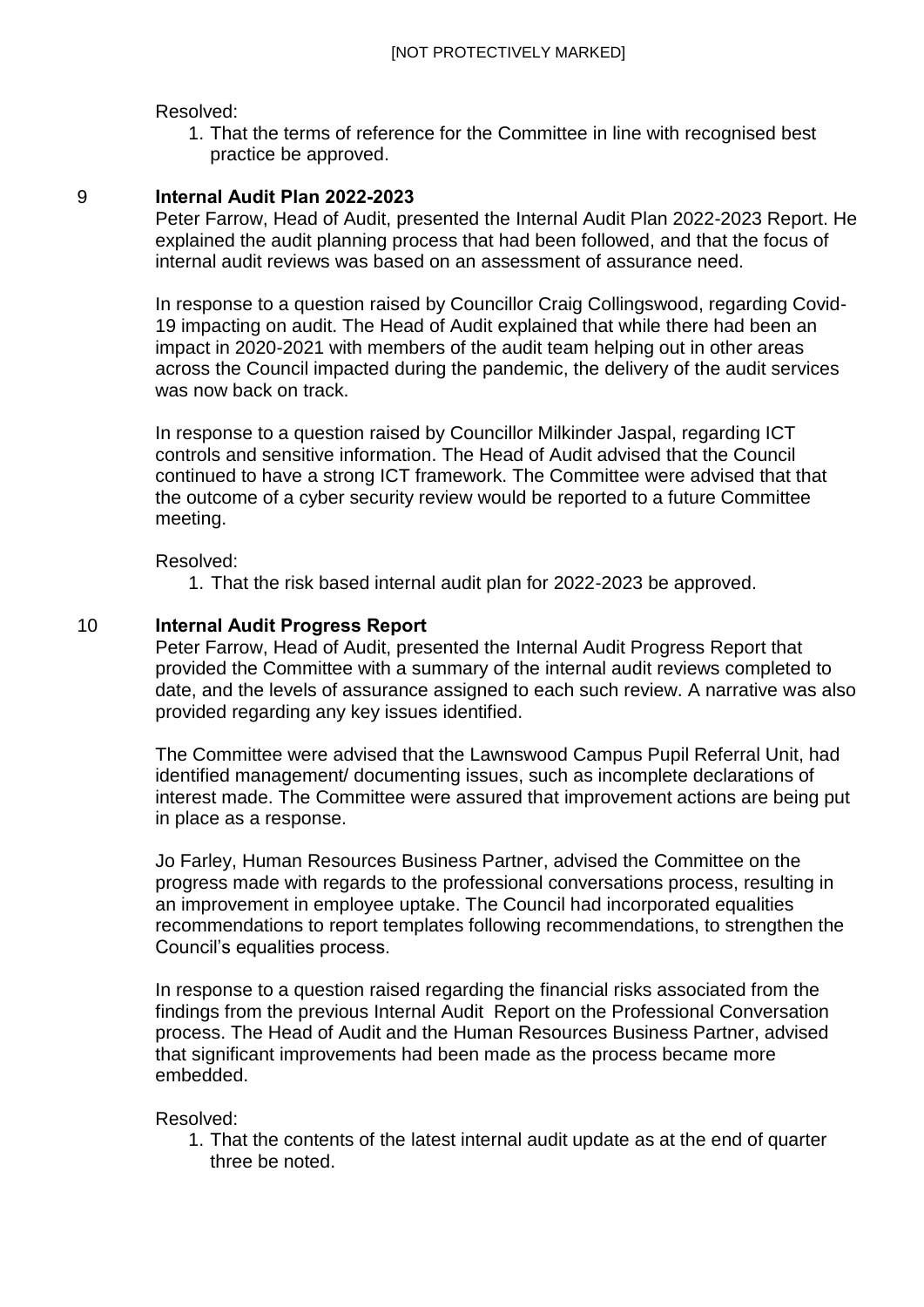# 11 **Counter Fraud Update**

Mark Wilkes, Audit Business Partner, presented the Counter Fraud Update and updated the Committee on the number and type of Covid-19 related business support grant payments that had been made.

Following a series of post payments checks on the above grants, a small number of invoices had been raised to recover payment for ineligibility. Also, grants where an invoice has been raised to recover the payment, plus several other applications where a payment was not made but potential fraud was suspected, had been reported to the National Anti-Fraud Network (NAFN). BEIS has appointed NAFN to collate details of all potentially fraudulent activity in relation to the Covid-19 Business Grants. The information is also used by Crime Agencies to identify potential criminal activity and organised crime.

The Audit Business Partner also updated the Committee on actions taken to help combat tenancy fraud within the City.

The Council have both a regional and national role in counter fraud by, for example participating in a local fraud group, the Cabinet Office's National Fraud Initiative and various National Anti-Fraud Network Exercises. The Council received regular bulletins with information regarding emerging fraud patterns and tackling fraud.

Councillor Craig Collingswood was pleased with the report and thanked the Audit Business Partner for the important work conducted.

Resolved:

1. That the contents of the latest Audit Services Counter Fraud Update be noted.

# 12 **Payment Transparency**

Peter Farrow, Head of Audit, presented the Payment Transparency update. He advised the Committee that spend data continues to be published online for public inspection and that no armchair auditor requests have been received since the last meeting.

Resolved:

1. That the Council's current position with regards to the publication of all its expenditure be noted.

# 13 **Measures to Improve Local Audit Delays**

Emma Bland, Finance Business Partner, presented the Measures to Improve Local Audit Delays. She outlined the complex factors contributing to audit delays that included:

Increasing workload; Regulatory pressure; Staff changes.

In response to the Redmond Review, the Government had taken steps to address the issues associated with the audit delays that included:

Extended deadlines for the accounts sign off;

Additional funding to local authorities to help meet the anticipated rises in audit fees.